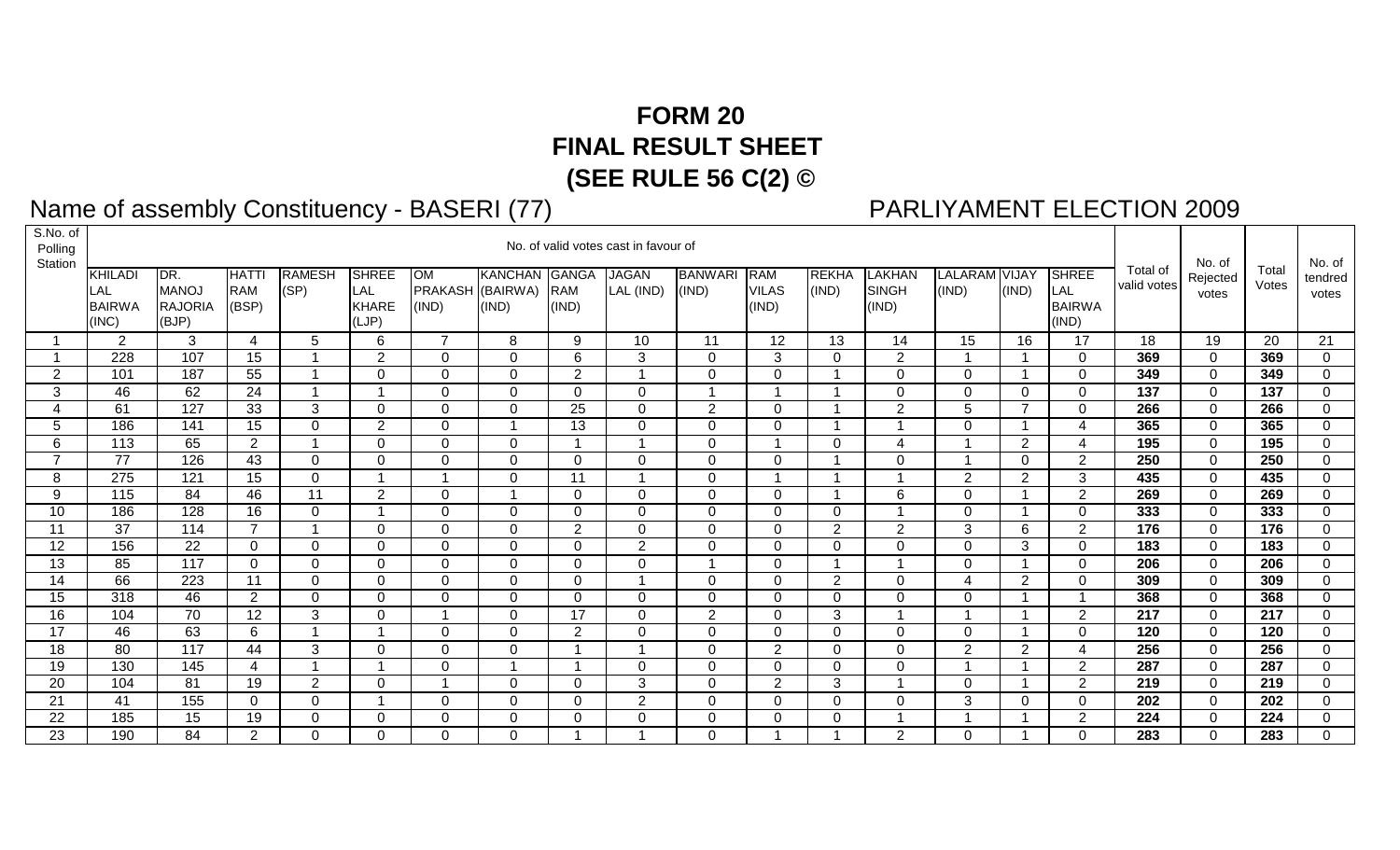| 24              | 134              | 205             | 35              |                         | 0                       | 0              | $\Omega$                 | 29              | $\Omega$        |                | $\Omega$                | $\Omega$       |                | $\overline{2}$ | -1             |                         | 410              | $\Omega$       | 410              | 0              |
|-----------------|------------------|-----------------|-----------------|-------------------------|-------------------------|----------------|--------------------------|-----------------|-----------------|----------------|-------------------------|----------------|----------------|----------------|----------------|-------------------------|------------------|----------------|------------------|----------------|
| 25              | $\overline{31}$  | 109             | 2               | $\Omega$                | $\mathbf 0$             |                | $\Omega$                 | 47              | $\overline{4}$  | $\mathbf{0}$   | $\overline{\mathbf{1}}$ | $\Omega$       | -1             | $\mathbf{1}$   | 3              | $\overline{4}$          | $\overline{204}$ | $\overline{0}$ | $\overline{204}$ | $\mathbf 0$    |
| $\overline{26}$ | 113              | 126             | 6               | $\overline{0}$          | $\overline{1}$          | $\mathbf 0$    | $\mathbf 0$              | $\overline{4}$  | $\overline{2}$  | $\overline{0}$ | $\overline{\mathbf{1}}$ | $\mathbf{0}$   | 3              | $\overline{2}$ | 2              | $\overline{2}$          | 262              | $\overline{0}$ | 262              | $\mathbf 0$    |
| $\overline{27}$ | 354              | 10              | $\mathbf{1}$    | $\mathbf 0$             | $\mathbf 0$             | $\mathbf 0$    | $\Omega$                 | $\overline{1}$  | $\mathbf{0}$    | $\mathbf{0}$   | $\mathbf 0$             | $\Omega$       | $\mathbf 0$    | $\mathbf 0$    | $\Omega$       | $\mathbf 0$             | 366              | $\overline{0}$ | 366              | $\overline{0}$ |
| 28              | 27               | 119             | $\overline{23}$ | $\overline{\mathbf{1}}$ | $\mathbf 0$             |                | $\Omega$                 | $\mathbf 0$     | $\overline{2}$  | $\overline{0}$ | $\overline{\mathbf{1}}$ | $\Omega$       | $\overline{2}$ | $\overline{2}$ | 3              | $\overline{\mathbf{1}}$ | 182              | $\overline{0}$ | $\overline{182}$ | $\overline{0}$ |
| 29              | 54               | 260             | 11              | 2                       | $\overline{1}$          | $\Omega$       | -1                       | 2               | $\overline{1}$  | $\mathbf{0}$   | $\Omega$                | $\Omega$       | $\overline{1}$ | $\mathbf 0$    | $\overline{4}$ | $\Omega$                | 337              | $\Omega$       | 337              | $\mathbf 0$    |
| 30              | 133              | 192             | 19              | 12                      | $\overline{1}$          | -1             | $\Omega$                 | 2               | $\Omega$        | $\mathbf{0}$   | $\overline{\mathbf{1}}$ | -1             | $\Omega$       | $\overline{1}$ | $\overline{1}$ | -1                      | 365              | $\Omega$       | 365              | $\mathbf 0$    |
| 31              | 663              | $\overline{28}$ | 15              | $\overline{2}$          | $\Omega$                | 0              | $\Omega$                 | $\Omega$        | $\mathbf{0}$    | $\mathbf{0}$   | $\Omega$                | $\Omega$       | $\overline{0}$ | $\mathbf 0$    | $\overline{1}$ | $\overline{2}$          | $\overline{711}$ | $\Omega$       | 711              | $\mathbf 0$    |
| 32              | 120              | 17              | 9               | $\mathbf 0$             | $\overline{2}$          | 0              | $\overline{\phantom{a}}$ | 16              | $\mathbf 0$     |                | $\Omega$                | 1              | $\mathbf 0$    | $\overline{2}$ | $\overline{2}$ | -1                      | $\overline{172}$ | $\overline{0}$ | $\overline{172}$ | $\mathbf 0$    |
| 33              | 205              | 60              | $\overline{14}$ | $\mathbf 0$             | $\mathbf 0$             | $\mathbf 0$    | $\mathbf 0$              | $\overline{1}$  | $\mathbf 0$     | $\mathbf 0$    | $\overline{2}$          | -1             | $\overline{0}$ | $\overline{0}$ | $\overline{2}$ | $\overline{4}$          | 289              | $\overline{0}$ | 289              | $\mathbf 0$    |
| 34              | 174              | 219             | 10              | 3                       | $\mathbf 0$             | 3              | $\overline{0}$           | $\mathbf 0$     | $\overline{2}$  |                | $\overline{1}$          | -1             | $\mathbf 0$    | $\overline{4}$ | $\overline{2}$ | 5                       | 425              | $\overline{0}$ | 425              | $\mathbf 0$    |
| 35              | 36               | 123             | $\overline{4}$  | $\overline{\mathbf{A}}$ | $\mathbf 0$             | $\mathbf 0$    | $\Omega$                 | 2               | $\mathbf{0}$    |                | $\mathbf 0$             | -1             | $\mathbf 0$    | $\mathbf 0$    | $\mathbf{0}$   | $\Omega$                | 168              | $\mathbf 0$    | 168              | $\overline{0}$ |
| 36              | $\overline{202}$ | $\overline{7}$  | 10              | $\overline{0}$          | $\mathbf 0$             |                | $\Omega$                 | 2               | $\Omega$        | $\overline{ }$ | $\Omega$                | $\Omega$       | $\overline{0}$ | $\mathbf 0$    | $\Omega$       | 2                       | 225              | $\Omega$       | 225              | $\mathbf 0$    |
| $\overline{37}$ | $\overline{127}$ | 62              | 106             | $\mathbf 0$             | $\mathbf 0$             | $\Omega$       | $\Omega$                 | $\overline{1}$  | $\overline{1}$  | $\mathbf 0$    | $\Omega$                | -1             | 1              | $\overline{2}$ | $\Omega$       | $\Omega$                | 301              | $\mathbf{0}$   | 301              | $\mathbf 0$    |
| 38              | 19               | 105             | 15              | $\overline{\mathbf{A}}$ | $\Omega$                | 0              | $\overline{2}$           | $\Omega$        | 2               | $\overline{0}$ | $\Omega$                | -1             | $\overline{1}$ | $\overline{2}$ | $\Omega$       | $\overline{2}$          | 150              | $\Omega$       | 150              | $\overline{0}$ |
| 39              | 160              | $\overline{36}$ | $\overline{24}$ | $\overline{\mathbf{1}}$ | $\mathbf 0$             | 0              | $\Omega$                 | $\Omega$        | $\overline{1}$  | $\overline{0}$ | $\overline{\mathbf{1}}$ | -1             | $\mathbf 0$    | $\overline{1}$ | $\Omega$       | $\overline{4}$          | 229              | $\Omega$       | 229              | $\mathbf 0$    |
| 40              | $\overline{111}$ | 54              | 41              | $\mathbf 0$             | $\mathbf 0$             | $\mathbf 0$    | $\overline{0}$           | $\overline{1}$  |                 | $\overline{0}$ | $\mathbf 0$             | $\mathbf{0}$   | $\mathbf 0$    | $\mathbf 0$    | 3              | -1                      | $\overline{212}$ | $\overline{0}$ | $\overline{212}$ | $\overline{0}$ |
| 41              | 124              | 137             | 11              | $\mathbf 0$             | -1                      | $\mathbf 0$    | $\Omega$                 | $\mathbf 0$     | 2               | $\mathbf 0$    | $\mathbf 0$             | -1             | 1              | $\overline{1}$ | $\mathbf 0$    | $\Omega$                | $\overline{278}$ | $\mathbf 0$    | 278              | $\overline{0}$ |
| 42              | 34               | 135             | 8               | $\mathbf 0$             | -1                      | $\mathbf 0$    | $\Omega$                 | $\overline{0}$  | $\mathbf{0}$    |                | $\mathbf 0$             | -1             | $\mathbf 0$    | $\mathbf 0$    | $\mathbf 0$    | $\Omega$                | 180              | $\mathbf{0}$   | 180              | $\overline{0}$ |
| 43              | 43               | 67              | $\overline{33}$ | $\mathbf 0$             | $\mathbf 0$             | $\mathbf 0$    | $\overline{2}$           | $\overline{19}$ | $\Omega$        | $\mathbf 0$    | $\mathbf 0$             | $\Omega$       | $\mathbf 0$    | $\overline{1}$ | $\Omega$       | $\Omega$                | 165              | $\Omega$       | 165              | $\mathbf 0$    |
| 44              | 294              | 86              | 8               |                         | $\mathbf 0$             | $\mathbf 0$    | $\Omega$                 | 13              | $\Omega$        | $\mathbf 0$    | $\Omega$                | $\Omega$       | $\mathbf 0$    | $\mathbf 0$    | 2              | 2                       | 406              | $\Omega$       | 406              | $\mathbf 0$    |
| 45              | 128              | 150             | 8               | $\Omega$                | $\Omega$                | 0              | $\Omega$                 | $\overline{2}$  | $\mathbf{0}$    | $\overline{0}$ | $\Omega$                | $\Omega$       | $\mathbf 0$    | $\overline{1}$ | 2              | 2                       | 293              | $\Omega$       | 293              | $\mathbf 0$    |
| 46              | 121              | 124             | $\overline{7}$  | $\mathbf{0}$            | -1                      | 0              | $\Omega$                 | $\overline{15}$ |                 | $\overline{0}$ | $\Omega$                | $\Omega$       | $\mathbf 0$    | $\mathbf 0$    | $\Omega$       | $\overline{\mathbf{1}}$ | 270              | $\overline{0}$ | 270              | $\mathbf 0$    |
| 47              | 110              | 136             | $\overline{2}$  | $\mathbf 0$             | -1                      | $\mathbf 0$    | $\Omega$                 | $\overline{1}$  | $\mathbf{0}$    | $\overline{0}$ | $\mathbf 0$             | -1             | $\mathbf 0$    | $\overline{1}$ | $\overline{1}$ | $\mathbf 0$             | 253              | $\mathbf 0$    | 253              | $\mathbf 0$    |
| 48              | 48               | 75              | 68              |                         | $\overline{\mathbf{1}}$ | $\overline{0}$ | $\Omega$                 | 8               | $\mathbf{0}$    | $\overline{0}$ | $\mathbf 0$             | $\Omega$       | $\mathbf 0$    | $\mathbf 0$    | $\mathbf 0$    | -1                      | 202              | $\mathbf 0$    | 202              | $\overline{0}$ |
| 49              | $\overline{22}$  | 140             | 12              | $\overline{2}$          | $\mathbf 0$             | $\mathbf 0$    | $\Omega$                 | 3               | $5\overline{)}$ | $\overline{0}$ | $\overline{1}$          | $\mathbf{0}$   | $\mathbf 0$    | $\mathbf 0$    | $\mathbf 0$    | $\overline{1}$          | 186              | $\mathbf 0$    | 186              | $\overline{0}$ |
| 50              | 109              | 93              | $\overline{1}$  | 5                       | $\mathbf 0$             | $\Omega$       | $\Omega$                 | $\mathbf 0$     | $\Omega$        | $\mathbf{0}$   | $\Omega$                | $\Omega$       | $\Omega$       | $\mathbf 0$    | $\Omega$       | $\Omega$                | 208              | $\Omega$       | 208              | $\mathbf 0$    |
| $\overline{51}$ | 136              | 83              | $\overline{24}$ | $\mathbf 0$             | $\Omega$                | 0              | -1                       | $\Omega$        | $\Omega$        | $\Omega$       | $\Omega$                | -1             | $\mathbf 0$    | $\mathbf 0$    | $\Omega$       | $\Omega$                | $\overline{245}$ | $\Omega$       | 245              | $\overline{0}$ |
| 52              | 68               | 91              | 17              | $\mathbf 0$             | $\mathbf 0$             | 0              | $\Omega$                 | $\overline{4}$  | $\Omega$        | $\Omega$       | 0                       | $\Omega$       | $\mathbf 0$    | $\mathbf 0$    | $\overline{0}$ | $\overline{2}$          | 182              | $\mathbf 0$    | 182              | $\overline{0}$ |
| 53              | 77               | 57              | $\overline{15}$ | $\mathbf 0$             | $\overline{2}$          | $\overline{0}$ | -1                       | 17              | $\overline{2}$  |                | $\overline{1}$          | -1             | $\mathbf 0$    | $\mathbf 0$    | $\overline{0}$ | $\mathbf 0$             | 174              | $\mathbf 0$    | 174              | $\mathbf 0$    |
| 54              | 68               | 109             | $\overline{12}$ | $\overline{5}$          | $\overline{0}$          | $\overline{2}$ | $\Omega$                 | $\mathbf 0$     | $\overline{1}$  | $\mathbf{0}$   | $\mathbf{0}$            | $\Omega$       | $\mathbf 0$    | $\overline{2}$ | $\mathbf 0$    | $\overline{\mathbf{1}}$ | $\overline{200}$ | $\mathbf 0$    | 200              | $\overline{0}$ |
| 55              | 100              | 125             | 16              |                         | $\mathbf 0$             | $\mathbf 0$    | $\Omega$                 | $\overline{21}$ | $\mathbf{0}$    | $\overline{0}$ | 0                       | -1             | $\mathbf 0$    | $\mathbf 0$    | $\overline{4}$ | $\overline{2}$          | 270              | $\mathbf 0$    | 270              | $\overline{0}$ |
| 56              | 66               | 237             | 6               | $\mathbf 0$             | $\overline{2}$          | $\overline{0}$ | $\Omega$                 | $\overline{22}$ | $\mathbf{0}$    | $\overline{0}$ | $\mathbf 0$             | 3              | $\mathbf 0$    | $\mathbf 0$    | $\mathbf 0$    | $\overline{\mathbf{1}}$ | 337              | $\mathbf 0$    | 337              | $\overline{0}$ |
| 57              | 42               | $\overline{38}$ | $\overline{4}$  | $\Omega$                | $\mathbf 0$             | $\Omega$       | $\Omega$                 | 2               |                 | $\mathbf{0}$   | $\Omega$                | $\Omega$       | $\Omega$       | $\Omega$       | $\overline{1}$ | $\Omega$                | 88               | $\Omega$       | 88               | $\overline{0}$ |
| 58              | 106              | 116             | 35              | $\overline{4}$          | $\Omega$                | $\overline{2}$ | $\overline{2}$           | $\overline{74}$ | 3               | $\overline{2}$ | 2                       | $\overline{2}$ |                | -1             | $\Omega$       | $\boldsymbol{4}$        | 354              | $\Omega$       | 354              | $\overline{0}$ |
| 59              | 31               | 90              | 87              | 5                       | -1                      | $\overline{2}$ | $\Omega$                 | -1              | $\Omega$        | $\Omega$       | $\Omega$                | $\Omega$       |                | $\Omega$       | -1             | -1                      | 220              | $\Omega$       | 220              | $\overline{0}$ |
| 60              | 47               | 100             | 10              |                         | $\mathbf 0$             | $\overline{0}$ | $\Omega$                 | 3               | $\Omega$        | $\overline{0}$ | -1                      | $\Omega$       |                | $\mathbf 0$    | 3              | 4                       | 170              | $\Omega$       | 170              | $\overline{0}$ |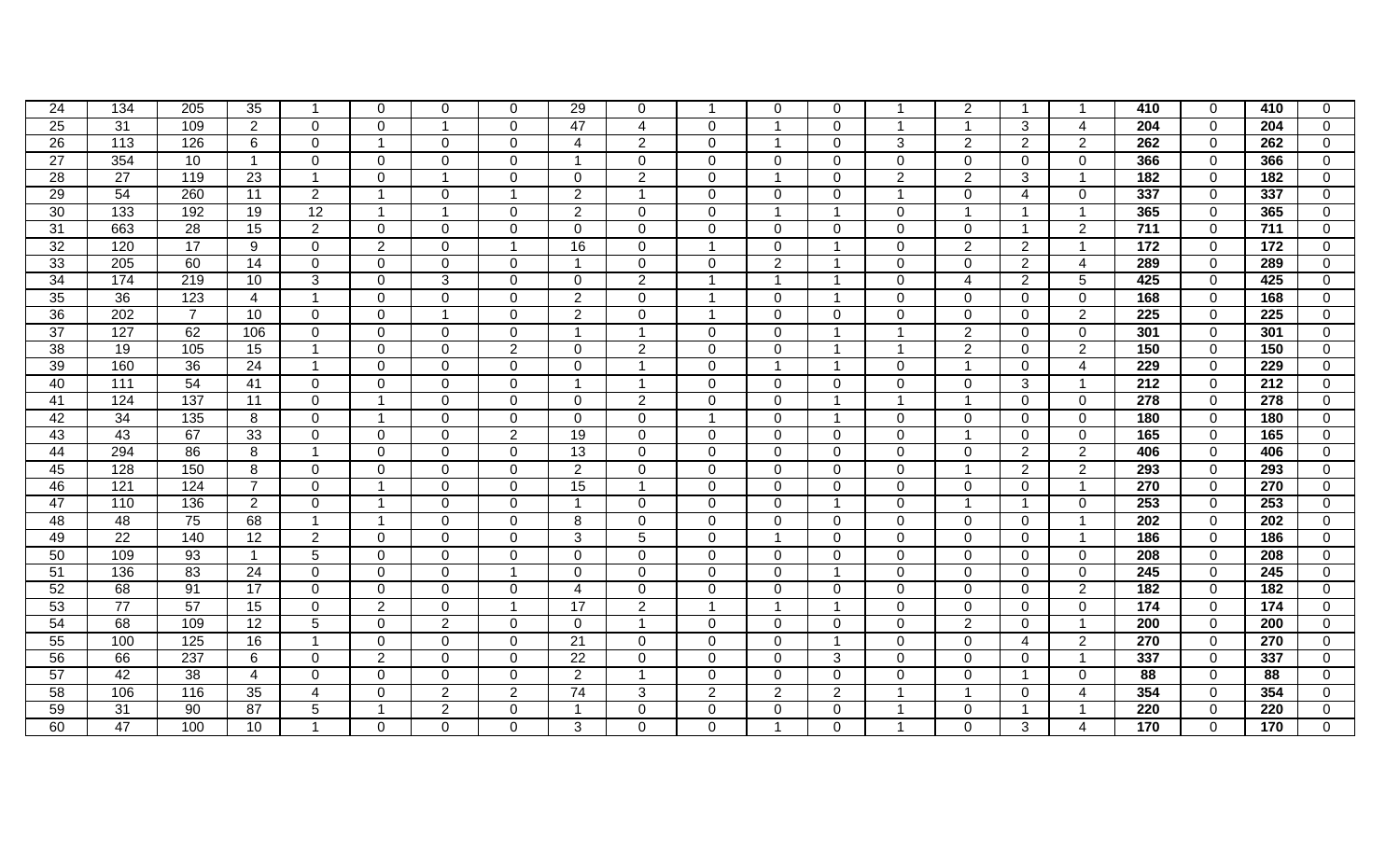| 61              | 32               | 77              | 11              | 0                       | $\Omega$                | 0              | $\Omega$       | -1              | $\Omega$                |                          | -1                       | $\Omega$                | $\overline{0}$          | 0              | $\Omega$        | 0                       | 123              | $\Omega$       | 123              | 0              |
|-----------------|------------------|-----------------|-----------------|-------------------------|-------------------------|----------------|----------------|-----------------|-------------------------|--------------------------|--------------------------|-------------------------|-------------------------|----------------|-----------------|-------------------------|------------------|----------------|------------------|----------------|
| 62              | $\overline{137}$ | 84              | 73              |                         | $\Omega$                | 0              | $\Omega$       | 9               | $\overline{\mathbf{1}}$ | $\mathbf{0}$             | $\Omega$                 | $\Omega$                |                         | $\overline{2}$ | 3               | 3                       | 314              | $\Omega$       | 314              | $\mathbf 0$    |
| 63              | 27               | 102             | $\overline{2}$  | $\overline{0}$          | $\mathbf 0$             | $\mathbf 0$    | $\Omega$       | $\mathbf 0$     | $\mathbf{0}$            | $\mathbf 0$              | $\mathbf 0$              | $\overline{2}$          | -1                      | $\overline{1}$ | $\mathbf 0$     | $\overline{\mathbf{1}}$ | 136              | $\overline{0}$ | 136              | $\mathbf 0$    |
| 64              | 51               | 64              | $\overline{2}$  | $\mathbf 0$             | $\mathbf 0$             | $\mathbf 0$    | $\Omega$       | $\overline{11}$ | $\overline{1}$          |                          | $\mathbf 0$              | -1                      | $\mathbf 0$             | 3              | $\mathbf 0$     | $\overline{\mathbf{1}}$ | 135              | $\overline{0}$ | $\overline{135}$ | $\overline{0}$ |
| 65              | 63               | 74              | 15              | $\overline{0}$          | $\mathbf 0$             | $\mathbf 0$    | $\overline{1}$ | 2               | $\mathbf{0}$            |                          | $\mathbf 0$              | -1                      | $\overline{0}$          | $\mathbf 0$    | $\overline{2}$  | $\overline{\mathbf{1}}$ | 160              | $\overline{0}$ | 160              | $\overline{0}$ |
| 66              | 45               | 192             | $\overline{92}$ | 5                       | $\,6$                   |                | $\Omega$       | $\overline{23}$ | $\overline{2}$          |                          | $\mathbf 0$              | -1                      | $\overline{2}$          | $\overline{2}$ | $\overline{2}$  | $\overline{4}$          | 378              | $\overline{0}$ | 378              | $\overline{0}$ |
| 67              | 102              | 244             | 9               |                         | $\mathbf 0$             | 0              | $\Omega$       | $\overline{4}$  | $\overline{1}$          | $\mathbf 0$              | $\mathbf 0$              | $\Omega$                | 1                       | $\overline{1}$ | $\overline{2}$  | -1                      | 366              | $\mathbf 0$    | 366              | $\mathbf 0$    |
| 68              | 69               | 104             | 44              | $\overline{7}$          | $\mathbf 0$             | $\overline{0}$ | $\Omega$       | $\Omega$        | $\overline{2}$          | $\mathbf 0$              | $\overline{\mathbf{1}}$  | 6                       | $\overline{1}$          | $\overline{1}$ | $\overline{4}$  | $\overline{\mathbf{1}}$ | 240              | $\mathbf 0$    | 240              | $\mathbf 0$    |
| 69              | 128              | 185             | 14              | $\overline{\mathbf{1}}$ | $\mathbf 0$             |                | $\Omega$       | 3               | $\overline{1}$          | $\overline{\mathbf{1}}$  | $\overline{1}$           | $\overline{\mathbf{1}}$ | $\mathbf 0$             | $\overline{1}$ | 3               | 5                       | 345              | $\overline{0}$ | 345              | $\mathbf 0$    |
| 70              | 8                | 145             | 35              | $\overline{\mathbf{1}}$ | $\Omega$                | 0              | -1             | $\overline{1}$  | $\overline{1}$          | $\mathbf 0$              | $\Omega$                 | $\Omega$                | $\mathbf 0$             | $\mathbf 0$    | 3               | $\overline{\mathbf{1}}$ | 196              | $\Omega$       | 196              | $\overline{0}$ |
| $\overline{71}$ | 39               | 47              | 10              | $\overline{\mathbf{1}}$ | -1                      |                | $\Omega$       | 2               | $\mathbf 0$             | $\overline{\phantom{a}}$ | $\Omega$                 | $\overline{25}$         | $\overline{2}$          | $\overline{1}$ | 2               | $\overline{\mathbf{1}}$ | $\overline{133}$ | $\Omega$       | $\overline{133}$ | $\mathbf 0$    |
| $\overline{72}$ | 76               | 83              | 21              | $\overline{2}$          | $\overline{\mathbf{1}}$ | $\mathbf 0$    | $\overline{ }$ | $\overline{1}$  | $\overline{2}$          | $\mathbf 0$              | $\overline{\mathbf{1}}$  | $\mathbf{0}$            | $\mathbf 0$             | $\overline{2}$ | 2               | 8                       | $\overline{200}$ | $\overline{0}$ | 200              | $\overline{0}$ |
| 73              | 66               | 49              | 141             | $\overline{2}$          | -1                      |                | $\mathbf{0}$   | $\overline{4}$  | $\mathbf{0}$            | $\mathbf{0}$             | $\mathbf 0$              | $\Omega$                | $\overline{2}$          | $\overline{1}$ | $\overline{1}$  | $\overline{\mathbf{1}}$ | 269              | $\mathbf 0$    | 269              | $\overline{0}$ |
| 74              | 232              | $\overline{32}$ | $\overline{0}$  | 3                       | $\mathbf 0$             | $\mathbf 0$    | $\Omega$       | 3               |                         | $\mathbf 0$              | $\overline{\mathbf{1}}$  | $\mathbf{0}$            | $\mathbf 0$             | $\mathbf 0$    | $\mathbf 0$     | 3                       | $\overline{275}$ | $\mathbf 0$    | 275              | $\overline{0}$ |
| 75              | 135              | $\overline{34}$ | $\overline{27}$ |                         | $\overline{2}$          | $\mathbf 0$    | $\Omega$       | $\mathbf 0$     | $\overline{2}$          | $\overline{0}$           | $\mathbf 0$              | $\overline{\mathbf{1}}$ | $\mathbf 0$             | $\mathbf 0$    | $\Omega$        | $\mathbf 0$             | 202              | $\mathbf 0$    | 202              | $\overline{0}$ |
| 76              | 10               | 92              | 93              |                         | $\mathbf 0$             |                | $\Omega$       | $\overline{1}$  | $\mathbf{0}$            | $\mathbf{0}$             | $\Omega$                 | -1                      | $\overline{0}$          |                | 2               | $\Omega$                | 202              | $\mathbf 0$    | 202              | $\mathbf 0$    |
| $\overline{77}$ | 313              | 59              | 5               |                         | $\mathbf 0$             | $\overline{0}$ | $\Omega$       | $\overline{4}$  | $\Omega$                | $\mathbf 0$              | $\mathbf 0$              | $\Omega$                | $\mathbf 0$             | $\mathbf 0$    | $\Omega$        | 3                       | 385              | $\mathbf 0$    | 385              | $\mathbf 0$    |
| 78              | 272              | $\overline{20}$ | $\overline{1}$  |                         | $\overline{14}$         | $\mathbf 0$    | $\Omega$       | 45              |                         |                          | $\overline{\phantom{0}}$ | $\Omega$                | $\overline{\mathbf{A}}$ | 2              | 2               | $\overline{4}$          | 365              | $\overline{0}$ | 365              | $\mathbf 0$    |
| 79              | 155              | 34              | $\overline{1}$  | $\Omega$                | 2                       | 0              |                | 14              |                         | $\overline{2}$           | $\overline{\phantom{0}}$ | -1                      | $\mathbf 0$             | $\overline{1}$ | $\overline{1}$  | $\overline{2}$          | 216              | $\Omega$       | 216              | $\overline{0}$ |
| 80              | 326              | 36              | 3               | 2                       | $\overline{1}$          | $\mathbf 0$    |                | $\overline{14}$ | $\mathbf{0}$            | $\overline{2}$           | $\mathbf 0$              | 4                       | $\overline{2}$          | -1             | $\overline{4}$  | $\overline{4}$          | 400              | $\mathbf 0$    | 400              | $\overline{0}$ |
| $\overline{81}$ | 185              | 18              | 59              | $\overline{7}$          | $\mathbf 0$             |                | $\Omega$       | $\overline{31}$ | $\overline{ }$          | $\overline{0}$           | $\overline{\mathbf{1}}$  | $\mathbf{0}$            | 1                       |                | $\mathbf 0$     | 6                       | $\overline{311}$ | $\mathbf 0$    | 311              | $\mathbf 0$    |
| 82              | 76               | 111             | $\overline{2}$  | $\overline{4}$          | $\mathbf 0$             | $\mathbf 0$    |                | 2               | $\mathbf{0}$            | $\overline{0}$           | $\overline{\mathbf{1}}$  | $\Omega$                | $\mathbf 0$             | $\overline{4}$ | $\overline{1}$  | 3                       | 205              | $\mathbf 0$    | 205              | $\overline{0}$ |
| 83              | 295              | 18              | 5               | 5                       | $5\phantom{.0}$         | $\overline{0}$ | -1             | 61              | $\overline{1}$          |                          | $\overline{1}$           | $\Omega$                | 1                       | 2              | $\mathbf 0$     | 6                       | 402              | $\mathbf 0$    | 402              | $\overline{0}$ |
| 84              | 282              | 19              | $\overline{4}$  | $\overline{2}$          | $\overline{1}$          | $\overline{0}$ | -1             | 49              | $\overline{2}$          | 4                        | 2                        | $\Omega$                | $\mathbf 0$             | 2              | 3               | $\overline{7}$          | 378              | $\mathbf 0$    | 378              | $\overline{0}$ |
| 85              | $\overline{18}$  | $\overline{2}$  | $\mathbf{1}$    | $\Omega$                | 3                       | $\Omega$       | $\Omega$       | 81              | $\overline{1}$          | $\Omega$                 | $\Omega$                 | $\Omega$                | $\Omega$                | $\mathbf 0$    | $\Omega$        | -1                      | 107              | $\Omega$       | 107              | $\overline{0}$ |
| 86              | 173              | 11              | 6               | 3                       | $\overline{2}$          |                | -1             | 55              | $\Omega$                |                          | $\Omega$                 | $\Omega$                | 1                       | 2              | $\overline{1}$  | 3                       | 260              | $\Omega$       | 260              | $\overline{0}$ |
| 87              | 472              | 22              | 9               | $\Omega$                | $\mathbf 0$             | $\Omega$       | $\Omega$       | $\mathbf 1$     | 3                       | $\Omega$                 | $\Omega$                 | $\Omega$                | $\mathbf 0$             | $\overline{1}$ | $\Omega$        | 2                       | 510              | $\Omega$       | 510              | $\overline{0}$ |
| 88              | $\mathbf 0$      | $\Omega$        | $\overline{0}$  | $\mathbf 0$             | $\mathbf 0$             | 0              | $\Omega$       | $\Omega$        | $\overline{0}$          | $\Omega$                 | $\Omega$                 | $\Omega$                | $\mathbf 0$             | $\mathbf 0$    | $\overline{0}$  | $\Omega$                | $\mathbf{0}$     | $\Omega$       | $\bf{0}$         | $\overline{0}$ |
| 89              | $\overline{0}$   | $\Omega$        | $\Omega$        | $\mathbf 0$             | $\mathbf 0$             | $\overline{0}$ | $\Omega$       | $\mathbf 0$     | $\mathbf{0}$            | $\overline{0}$           | 0                        | $\Omega$                | $\mathbf 0$             | $\mathbf 0$    | $\mathbf 0$     | $\Omega$                | $\mathbf 0$      | $\Omega$       | $\mathbf 0$      | $\overline{0}$ |
| 90              | 87               | 35              | 6               | $\mathbf 0$             | $\mathbf 0$             | $\overline{0}$ | $\Omega$       | $\mathbf 0$     | $\mathbf{0}$            | $\Omega$                 | 0                        | $\Omega$                | $\mathbf 0$             | $\mathbf 0$    | $\mathbf 0$     | $\overline{2}$          | $\overline{130}$ | $\mathbf 0$    | 130              | $\overline{0}$ |
| 91              | 143              | $\overline{22}$ | $\overline{21}$ | 3                       | $\overline{0}$          | $\overline{0}$ |                | $\mathbf 0$     | $\overline{2}$          |                          | $\overline{0}$           | $\overline{0}$          | $\mathbf 0$             | 2              | $\overline{2}$  | $\overline{6}$          | $\overline{203}$ | $\mathbf 0$    | $\overline{203}$ | $\overline{0}$ |
| 92              | 86               | 8               | $\overline{2}$  | $\overline{2}$          | $\overline{5}$          | $\overline{2}$ | $\Omega$       | 127             | $\overline{2}$          | 4                        | $\overline{2}$           | $\overline{0}$          | 2                       | $\overline{4}$ | $5\phantom{.0}$ | $\overline{14}$         | 265              | $\mathbf 0$    | 265              | $\overline{0}$ |
| 93              | 482              | $\overline{27}$ | $\overline{7}$  |                         | $\overline{1}$          | $\overline{2}$ |                | $\overline{17}$ | $\Omega$                |                          | $\overline{1}$           | $\Omega$                | 1                       | -1             | $\Omega$        | 12                      | 554              | $\Omega$       | 554              | $\overline{0}$ |
| 94              | $\overline{272}$ | 32              | 6               | $\Omega$                | $\mathbf 0$             | $\Omega$       | $\Omega$       | 3               | $\Omega$                |                          | $\Omega$                 | $\Omega$                | $\Omega$                | $\Omega$       | $\Omega$        | $\overline{2}$          | 316              | $\Omega$       | 316              | $\overline{0}$ |
| 95              | $\overline{25}$  | 163             | 34              |                         | 0                       | $\Omega$       | $\Omega$       | $\Omega$        |                         | $\Omega$                 | $\Omega$                 | $\Omega$                | $\Omega$                | $\Omega$       | $\overline{2}$  | -1                      | 227              | $\Omega$       | 227              | $\overline{0}$ |
| 96              | 45               | 24              | $\overline{2}$  | $\Omega$                | 0                       | $\Omega$       | $\Omega$       | $\Omega$        | $\Omega$                | $\Omega$                 | $\Omega$                 | $\Omega$                | $\Omega$                | 0              | $\mathbf 0$     | $\overline{2}$          | 73               | $\Omega$       | $\overline{73}$  | $\overline{0}$ |
| 97              | 44               | 40              | 57              |                         | $\mathbf 0$             |                | $\overline{2}$ | 3               |                         | $\overline{0}$           | 0                        | $\Omega$                |                         | 3              | $\overline{2}$  | -1                      | 156              | $\Omega$       | 156              | $\mathbf 0$    |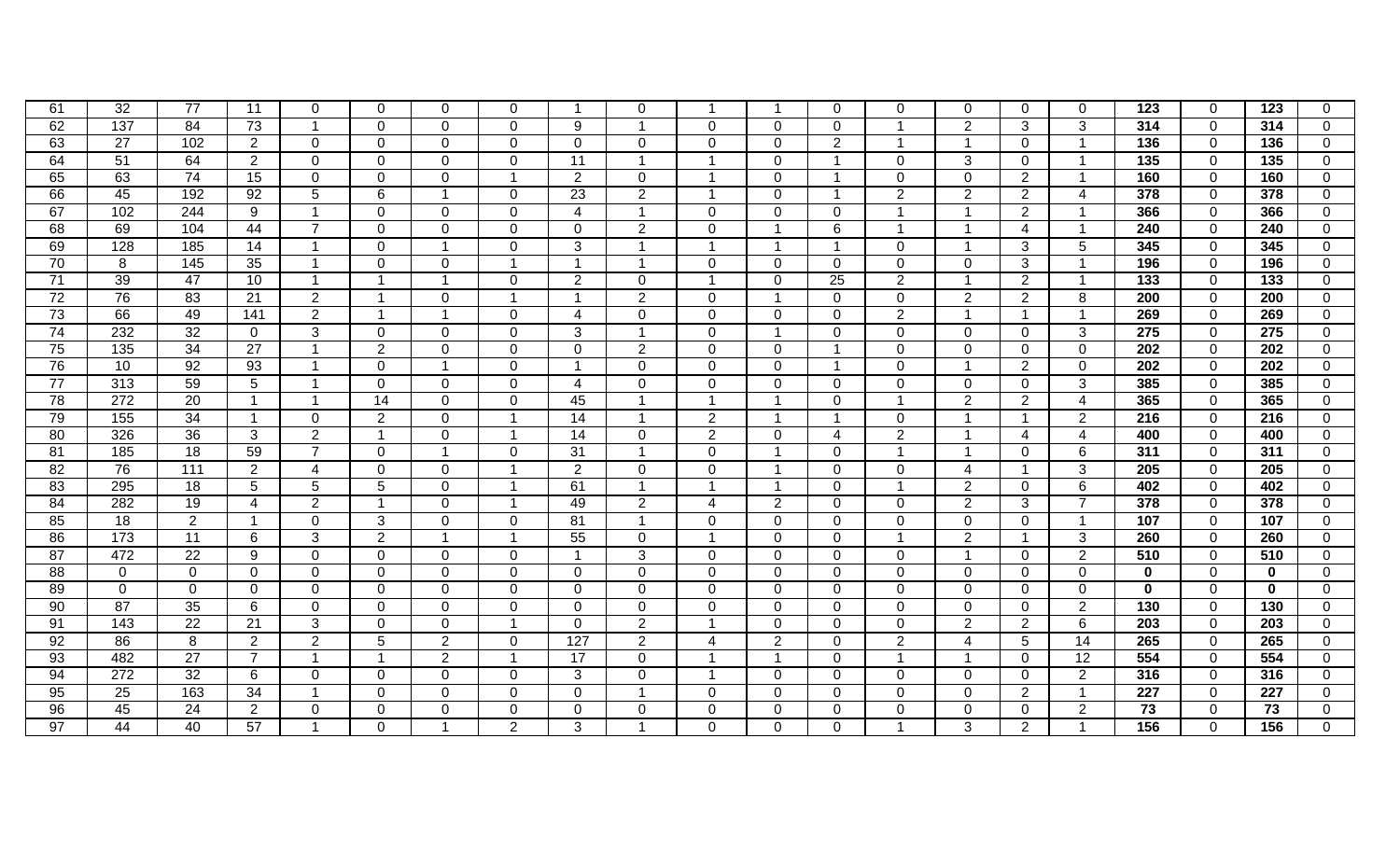| 98               | 123               | 113             | 27              |                 | 0              | 0              | $\Omega$                 | $\Omega$        | $\Omega$       |                          | 0                       |                |                         |                | $\mathbf 0$    | $\overline{2}$          | 270              | $\Omega$       | 270              | 0              |
|------------------|-------------------|-----------------|-----------------|-----------------|----------------|----------------|--------------------------|-----------------|----------------|--------------------------|-------------------------|----------------|-------------------------|----------------|----------------|-------------------------|------------------|----------------|------------------|----------------|
| 99               | 95                | $\overline{90}$ | $\overline{29}$ | 3               | $\overline{2}$ | $\Omega$       | $\Omega$                 | $\overline{17}$ | $\overline{1}$ | $\Omega$                 | $\mathbf 0$             | $\Omega$       | $\Omega$                | $\mathbf 0$    | $\Omega$       | $\Omega$                | $\overline{237}$ | $\overline{0}$ | $\overline{237}$ | $\mathbf 0$    |
| 100              | 64                | 34              | 144             | $\mathbf 0$     | $\overline{1}$ | $\mathbf 0$    | $\mathbf 0$              | $\mathbf 0$     | $\mathbf{0}$   | $\overline{0}$           | $\mathbf 0$             | $\mathbf{0}$   | $\overline{\mathbf{4}}$ | $\overline{0}$ | $\overline{0}$ | $\mathbf 0$             | 247              | $\overline{0}$ | 247              | $\mathbf 0$    |
| 101              | 216               | 10              | $\mathbf{1}$    | $\mathbf 0$     | $\mathbf 0$    | $\mathbf 0$    | $\Omega$                 | 5               | $\mathbf{0}$   | $\mathbf 0$              | $\mathbf 0$             | $\mathbf{0}$   | $\mathbf 0$             | $\mathbf 0$    | $\overline{1}$ | 2                       | 235              | $\overline{0}$ | 235              | $\mathbf 0$    |
| 102              | 52                | 106             | 5               | $\mathbf 0$     | $\overline{1}$ | 0              | $\Omega$                 | 9               | $\mathbf{0}$   | $\overline{\phantom{a}}$ | $\mathbf 0$             | $\Omega$       | $\mathbf 0$             | $\overline{1}$ | $\Omega$       | $\Omega$                | 175              | $\mathbf 0$    | $\overline{175}$ | $\overline{0}$ |
| 103              | 134               | $\overline{21}$ | $\overline{15}$ | $\Omega$        | 3              | $\Omega$       | $\Omega$                 | 69              | 3              | $\Omega$                 | 2                       | 55             | $\Omega$                | $\overline{1}$ | $\Omega$       | $\overline{4}$          | 307              | $\Omega$       | 307              | $\mathbf 0$    |
| 104              | $\overline{211}$  | 43              | 3               | $\Omega$        | $\overline{4}$ | $\Omega$       | $\Omega$                 | $\overline{73}$ | $\overline{2}$ | $\mathbf{0}$             | $\Omega$                | $\Omega$       | $\mathbf{0}$            | $\overline{1}$ | $\overline{1}$ | $\overline{4}$          | 342              | $\Omega$       | 342              | $\mathbf 0$    |
| 105              | $\overline{115}$  | 12              | 16              | $\overline{2}$  | $\overline{7}$ | $\overline{2}$ | 6                        | 153             | 3              | 10                       | $\Omega$                | -1             | 1                       | $\overline{4}$ | $\overline{7}$ | 9                       | 348              | $\Omega$       | 348              | $\mathbf 0$    |
| 106              | 116               | 35              | $\overline{2}$  | $\overline{2}$  | 3              | 0              | $\overline{\phantom{a}}$ | 66              | $\overline{4}$ | $\mathbf 0$              | $\Omega$                | $\Omega$       |                         | $\overline{2}$ | $\overline{2}$ | 4                       | $\overline{238}$ | $\Omega$       | 238              | $\mathbf 0$    |
| 107              | 134               | 12              | 40              | $\mathbf 0$     | $\overline{1}$ |                | $\mathbf 0$              | 47              | $\mathbf{0}$   | $\mathbf{0}$             | $\mathbf 0$             | $\overline{0}$ | $\mathbf 0$             | $\overline{0}$ | $\overline{1}$ | $\mathbf 0$             | 236              | $\overline{0}$ | 236              | $\mathbf 0$    |
| 108              | 56                | 160             | 112             | $5\phantom{.0}$ | $\mathbf 0$    | $\mathbf 0$    | $\overline{0}$           | $\overline{1}$  | $\mathbf{0}$   |                          | $\mathbf 0$             | $\mathbf{0}$   |                         | $\overline{2}$ | $\overline{1}$ | -1                      | 340              | $\overline{0}$ | 340              | $\overline{0}$ |
| 109              | $\overline{17}$   | 89              | 50              | 3               | $\mathbf 0$    | 0              | $\Omega$                 | $\Omega$        | $\mathbf{0}$   | $\mathbf 0$              | $\mathbf 0$             | $\mathbf{0}$   | -1                      | $\mathbf 0$    | $\mathbf{0}$   | $\overline{2}$          | 162              | $\mathbf 0$    | 162              | $\overline{0}$ |
| 110              | 176               | $\overline{12}$ | $\overline{1}$  | $\mathbf 0$     | $\Omega$       | $\mathbf 0$    | 2                        | 8               | $\overline{1}$ | $\overline{ }$           | $\Omega$                | $\Omega$       | $\overline{1}$          | $\mathbf{1}$   | $\Omega$       | 8                       | 211              | $\overline{0}$ | 211              | $\mathbf 0$    |
| $\overline{111}$ | $\overline{201}$  | 20              | 70              | $\mathbf 0$     | $\overline{1}$ | 0              | $\Omega$                 | 5               | $\overline{ }$ | $\mathbf 0$              | $\overline{\mathbf{1}}$ | $\Omega$       | $\Omega$                | $\mathbf 0$    | $\Omega$       | $\Omega$                | 299              | $\overline{0}$ | 299              | $\mathbf 0$    |
| $\overline{112}$ | 204               | $\overline{18}$ | 14              | $\mathbf 0$     | $\mathbf 0$    | 0              | $\Omega$                 | 6               | $\Omega$       | $\overline{\phantom{a}}$ | $\Omega$                | -1             | $\Omega$                | $\Omega$       | -1             | -1                      | 246              | $\Omega$       | 246              | $\mathbf 0$    |
| 113              | $\frac{11}{2}$    | 32              | $\overline{32}$ | $\overline{2}$  | $\mathbf{3}$   |                | $\overline{2}$           | 45              |                | 2                        | $\Omega$                | $\Omega$       | $\overline{2}$          | $\mathbf 0$    | -1             | $\Omega$                | 235              | $\Omega$       | 235              | $\mathbf 0$    |
| 114              | $\frac{115}{115}$ | 40              | 83              | $\overline{2}$  | $\overline{0}$ |                | $\overline{0}$           | $\mathbf 0$     |                |                          | $\overline{\mathbf{1}}$ | $\mathbf{0}$   | $\mathbf 0$             | 3              |                | 5                       | 253              | $\overline{0}$ | 253              | $\overline{0}$ |
| $\overline{115}$ | 214               | 46              | 19              | $\overline{2}$  | $\overline{4}$ | 0              | $\overline{2}$           | 29              | $\mathbf{0}$   |                          | $\mathbf 0$             | $\Omega$       |                         | $\mathbf 0$    |                | $\overline{\mathbf{4}}$ | 323              | $\mathbf 0$    | 323              | $\overline{0}$ |
| 116              | 19                | $\overline{22}$ | 209             | $\overline{4}$  | $\mathbf 0$    | $\overline{2}$ | $\Omega$                 | $\overline{0}$  |                |                          | $\mathbf 0$             | $\Omega$       | 3                       | $\overline{4}$ | $\Omega$       | 3                       | 268              | $\mathbf 0$    | 268              | $\mathbf 0$    |
| 117              | 332               | $\overline{23}$ | 8               | $\mathbf 0$     | -1             | $\mathbf 0$    | $\Omega$                 | 39              |                |                          | $\mathbf 0$             | -1             | $\overline{2}$          | $\overline{1}$ | -1             | 3                       | 413              | $\overline{0}$ | 413              | $\mathbf 0$    |
| $\overline{118}$ | 415               | 29              | 6               | $\mathbf 0$     | -1             | $\mathbf 0$    | $\Omega$                 | 5               | $\Omega$       | $\mathbf 0$              | $\Omega$                | $\Omega$       | -1                      | $\mathbf 0$    | $\overline{1}$ | -1                      | 459              | $\Omega$       | 459              | $\mathbf 0$    |
| 119              | 304               | $\overline{37}$ | $\overline{1}$  |                 | -1             | 0              | $\Omega$                 | 8               |                | $\mathbf{0}$             | $\Omega$                | $\Omega$       | -1                      | $\Omega$       | $\Omega$       | -1                      | 355              | $\Omega$       | 355              | $\mathbf 0$    |
| 120              | 213               | 15              | $\overline{17}$ |                 | $\mathbf 0$    | $\overline{0}$ | $\Omega$                 | $\overline{1}$  | $\mathbf{0}$   | $\mathbf{0}$             | $\Omega$                | $\Omega$       | $\mathbf 0$             | $\overline{1}$ | $\Omega$       | $\Omega$                | $\overline{248}$ | $\Omega$       | 248              | $\mathbf 0$    |
| 121              | 417               | 10              | $\mathbf 0$     | $\mathbf 0$     | $\mathbf 0$    | $\mathbf 0$    | $\Omega$                 | $\mathbf 0$     | $\mathbf{0}$   | $\mathbf{0}$             | $\mathbf 0$             | $\mathbf{0}$   | $\mathbf 0$             | $\mathbf 0$    | $\mathbf 0$    | $\Omega$                | 427              | $\overline{0}$ | 427              | $\mathbf 0$    |
| 122              | 215               | 19              | $\mathbf{1}$    | $\mathbf 0$     | -1             | $\mathbf 0$    | $\overline{2}$           | 2               | 3              | $\mathbf{0}$             | $\overline{\mathbf{1}}$ | $\Omega$       | $\mathbf 0$             | $\mathbf 0$    | $\overline{1}$ | $\overline{\mathbf{4}}$ | 249              | $\mathbf 0$    | 249              | $\overline{0}$ |
| 123              | 229               | $\overline{36}$ | 20              |                 | -1             | $\mathbf 0$    | $\Omega$                 | $\overline{1}$  | $\mathbf{0}$   |                          | 2                       | $\Omega$       | $\mathbf 0$             | $\mathbf 0$    | $\mathbf 0$    | -1                      | 292              | $\mathbf 0$    | 292              | $\overline{0}$ |
| 124              | 162               | $\overline{7}$  | 3               | $\Omega$        | $\mathbf 0$    | $\Omega$       | $\Omega$                 | 2               | $\Omega$       | $\mathbf{0}$             | $\Omega$                | $\Omega$       | $\Omega$                | $\mathbf 0$    | $\Omega$       | $\overline{7}$          | 181              | $\Omega$       | 181              | $\mathbf 0$    |
| 125              | 192               | 31              | 2               | 2               | 2              | 0              | -1                       | $\overline{7}$  | $\Omega$       | $\Omega$                 | $\overline{\mathbf{1}}$ | $\Omega$       | -1                      | -1             | $\overline{0}$ | $\overline{2}$          | 242              | $\Omega$       | 242              | $\mathbf 0$    |
| 126              | 233               | $\overline{7}$  | 11              | $\mathbf 0$     | -1             | 0              | $\Omega$                 | $\Omega$        | $\Omega$       |                          | $\overline{\mathbf{1}}$ | $\Omega$       | $\mathbf 0$             | -1             | $\overline{0}$ | $\overline{2}$          | 257              | $\mathbf 0$    | 257              | $\mathbf 0$    |
| 127              | 227               | $\mathbf 1$     | $\mathbf 0$     |                 | $\mathbf 0$    | $\mathbf 0$    | $\Omega$                 | $\mathbf{1}$    | $\mathbf{0}$   | $\mathbf{0}$             | $\overline{0}$          | $\Omega$       | $\mathbf 0$             | $\mathbf 0$    | 2              | $\mathbf 0$             | 232              | $\mathbf 0$    | $\overline{232}$ | $\mathbf 0$    |
| 128              | 256               | 109             | $5\phantom{.0}$ | 2               | $\overline{3}$ |                | $\Omega$                 | $\overline{20}$ | $\overline{ }$ | $\overline{2}$           | 3                       | 6              | 1                       | $\overline{5}$ | $\mathbf 0$    | -1                      | 415              | $\mathbf 0$    | 415              | $\overline{0}$ |
| 129              | 111               | 153             | $\overline{37}$ |                 | -1             | $\mathbf 0$    |                          | $\overline{2}$  | $\Omega$       | $\overline{0}$           | 0                       | $\Omega$       | $\mathbf 0$             | 2              | -1             | -1                      | 310              | $\mathbf 0$    | 310              | $\mathbf 0$    |
| 130              | 220               | 56              | $\overline{9}$  |                 | $\overline{2}$ | $\overline{0}$ | $\Omega$                 | $\overline{1}$  | $\mathbf{0}$   | $\overline{0}$           | 0                       | -1             |                         | $\mathbf 0$    | $\overline{1}$ | 6                       | 298              | $\mathbf 0$    | 298              | $\overline{0}$ |
| $\overline{131}$ | $\overline{271}$  | $\overline{26}$ | 34              | 2               | $\mathbf 0$    | $\Omega$       |                          | 3               |                |                          | $\overline{\mathbf{1}}$ | 6              | -1                      | $\overline{4}$ | 5              | 15                      | 371              | $\Omega$       | 371              | $\overline{0}$ |
| $\overline{132}$ | 151               | 18              | 71              |                 | -1             |                | $\Omega$                 | 88              | 3              | $\mathbf{0}$             | 2                       | -1             | $\Omega$                | 5              | 3              | 5                       | 350              | $\Omega$       | 350              | $\overline{0}$ |
| 133              | 237               | 24              | 25              | $\Omega$        | $\overline{2}$ | $\Omega$       | $\Omega$                 | 5               | $\Omega$       | $\Omega$                 | $\Omega$                | $\Omega$       | $\Omega$                | 2              | $\Omega$       | $\Omega$                | 295              | $\Omega$       | 295              | $\mathbf 0$    |
| 134              | 113               | 84              | $\overline{29}$ | $\mathbf 0$     | $\overline{4}$ | $\overline{0}$ | $\Omega$                 | 39              |                | $\overline{0}$           | 0                       |                |                         | 3              | -1             | 2                       | $\overline{278}$ | $\Omega$       | 278              | $\overline{0}$ |